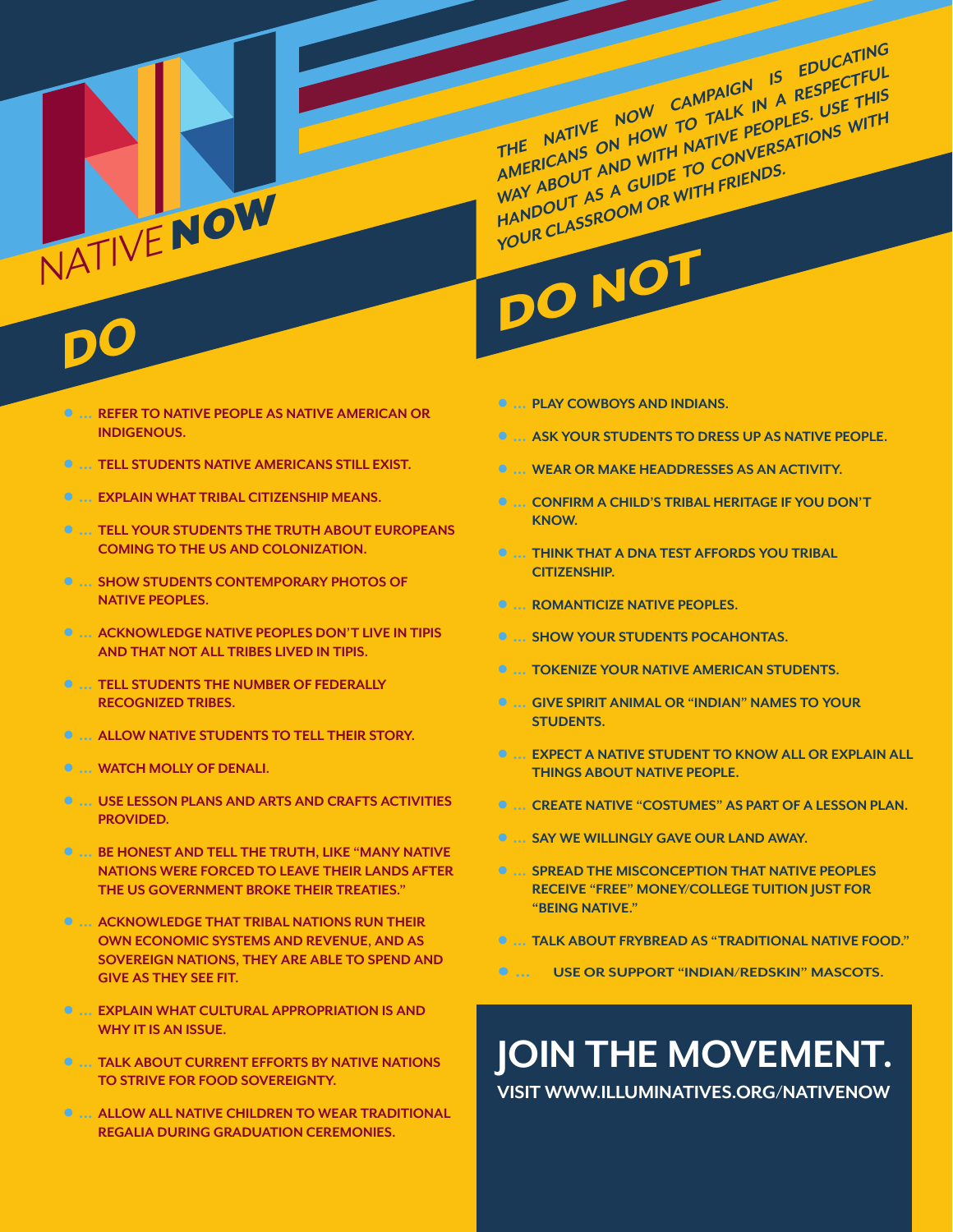# NATIVE NOW

**THE NATIVE NOW CAMPAIGN IS EDUCATING AMERICANS ON HOW TO TALK IN A RESPECTFUL WAY ABOUT AND WITH NATIVE PEOPLES. USE THIS HANDOUT AS A GUIDE TO CONVERSATIONS WITH YOUR CLASSROOM OR WITH FRIENDS.**

- **●  ... REFER TO NATIVE PEOPLE AS NATIVE AMERICAN OR INDIGENOUS.**
- **●  ... TELL STUDENTS NATIVE AMERICANS STILL EXIST.**
- **●  ... EXPLAIN WHAT TRIBAL CITIZENSHIP MEANS.**
- **●  ... TELL YOUR STUDENTS THE TRUTH ABOUT EUROPEANS COMING TO THE US AND COLONIZATION.**
- **●  ... SHOW STUDENTS CONTEMPORARY PHOTOS OF NATIVE PEOPLES.**
- **●  ... ACKNOWLEDGE NATIVE PEOPLES DON'T LIVE IN TIPIS AND THAT NOT ALL TRIBES LIVED IN TIPIS.**
- **●  ... TELL STUDENTS THE NUMBER OF FEDERALLY RECOGNIZED TRIBES.**
- **●  ... ALLOW NATIVE STUDENTS TO TELL THEIR STORY.**
- **●  ... WATCH MOLLY OF DENALI.**
- **●  ... USE LESSON PLANS AND ARTS AND CRAFTS ACTIVITIES PROVIDED.**
- **●  ... BE HONEST AND TELL THE TRUTH, LIKE "MANY NATIVE NATIONS WERE FORCED TO LEAVE THEIR LANDS AFTER THE US GOVERNMENT BROKE THEIR TREATIES."**
- **●  ... ACKNOWLEDGE THAT TRIBAL NATIONS RUN THEIR OWN ECONOMIC SYSTEMS AND REVENUE, AND AS SOVEREIGN NATIONS, THEY ARE ABLE TO SPEND AND GIVE AS THEY SEE FIT.**
- **●  ... EXPLAIN WHAT CULTURAL APPROPRIATION IS AND WHY IT IS AN ISSUE.**
- **●  ... TALK ABOUT CURRENT EFFORTS BY NATIVE NATIONS TO STRIVE FOR FOOD SOVEREIGNTY.**
- **●  ... ALLOW ALL NATIVE CHILDREN TO WEAR TRADITIONAL REGALIA DURING GRADUATION CEREMONIES.**

## DO DO NOT

- **●  ... PLAY COWBOYS AND INDIANS.**
- **●  ... ASK YOUR STUDENTS TO DRESS UP AS NATIVE PEOPLE.**
- **●  ... WEAR OR MAKE HEADDRESSES AS AN ACTIVITY.**
- **●  ... CONFIRM A CHILD'S TRIBAL HERITAGE IF YOU DON'T KNOW.**
- **●  ... THINK THAT A DNA TEST AFFORDS YOU TRIBAL CITIZENSHIP.**
- **●  ... ROMANTICIZE NATIVE PEOPLES.**
- **●  ... SHOW YOUR STUDENTS POCAHONTAS.**
- **●  ... TOKENIZE YOUR NATIVE AMERICAN STUDENTS.**
- **●  ... GIVE SPIRIT ANIMAL OR "INDIAN" NAMES TO YOUR STUDENTS.**
- **●  ... EXPECT A NATIVE STUDENT TO KNOW ALL OR EXPLAIN ALL THINGS ABOUT NATIVE PEOPLE.**
- **●  ... CREATE NATIVE "COSTUMES" AS PART OF A LESSON PLAN.**
- **●  ... SAY WE WILLINGLY GAVE OUR LAND AWAY.**
- **●  ... SPREAD THE MISCONCEPTION THAT NATIVE PEOPLES RECEIVE "FREE" MONEY/COLLEGE TUITION JUST FOR "BEING NATIVE."**
- **●  ... TALK ABOUT FRYBREAD AS "TRADITIONAL NATIVE FOOD."**
- **●  ... USE OR SUPPORT "INDIAN/REDSKIN" MASCOTS.**

## **JOIN THE MOVEMENT.**

**VISIT WWW.ILLUMINATIVES.ORG/NATIVENOW**